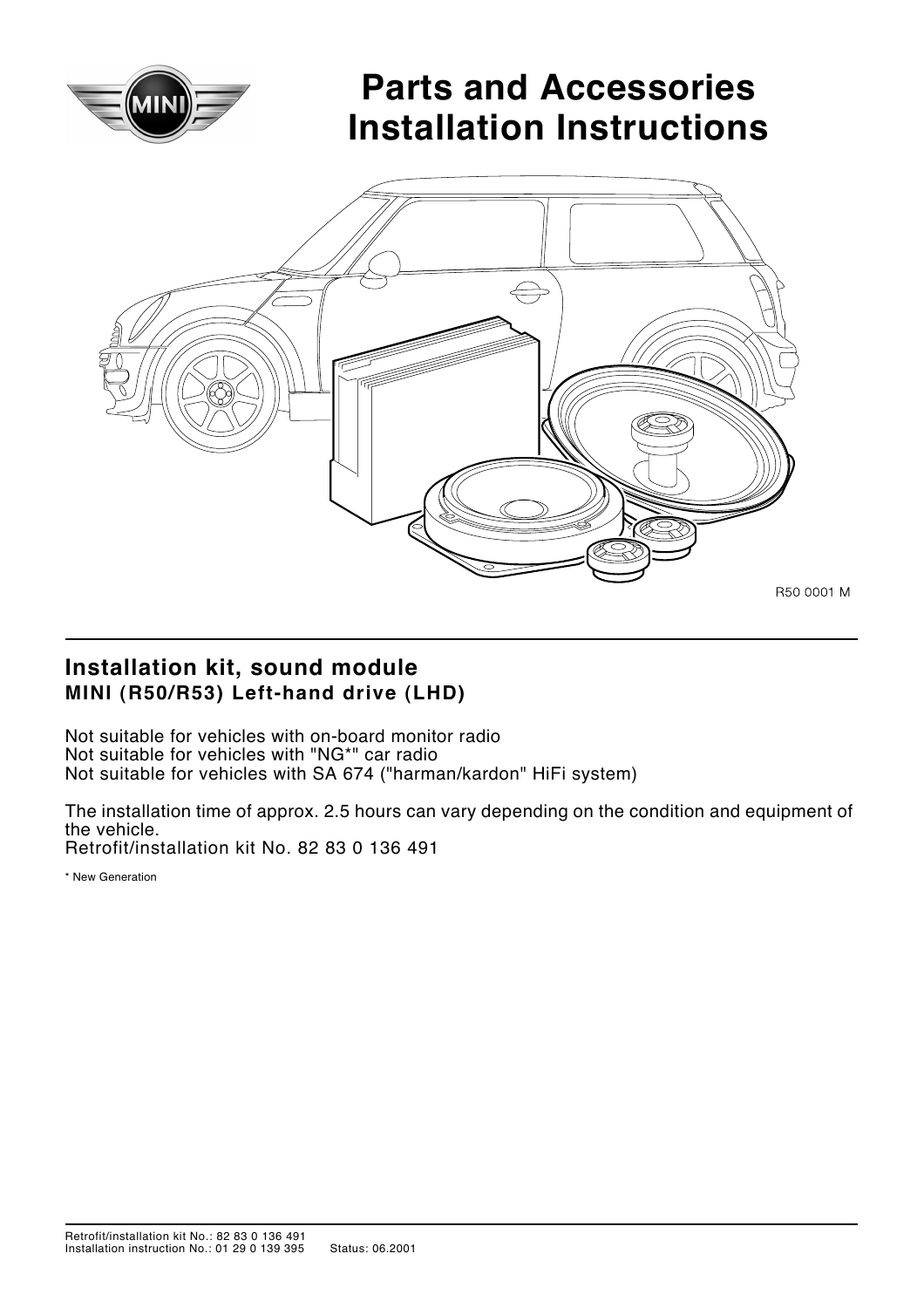#### **Contents**

#### Section Page

| 1. |  |
|----|--|
| 2. |  |
| 3. |  |
| 4. |  |
| 5. |  |
| 6. |  |
| 7. |  |
| 8. |  |
| 9. |  |
|    |  |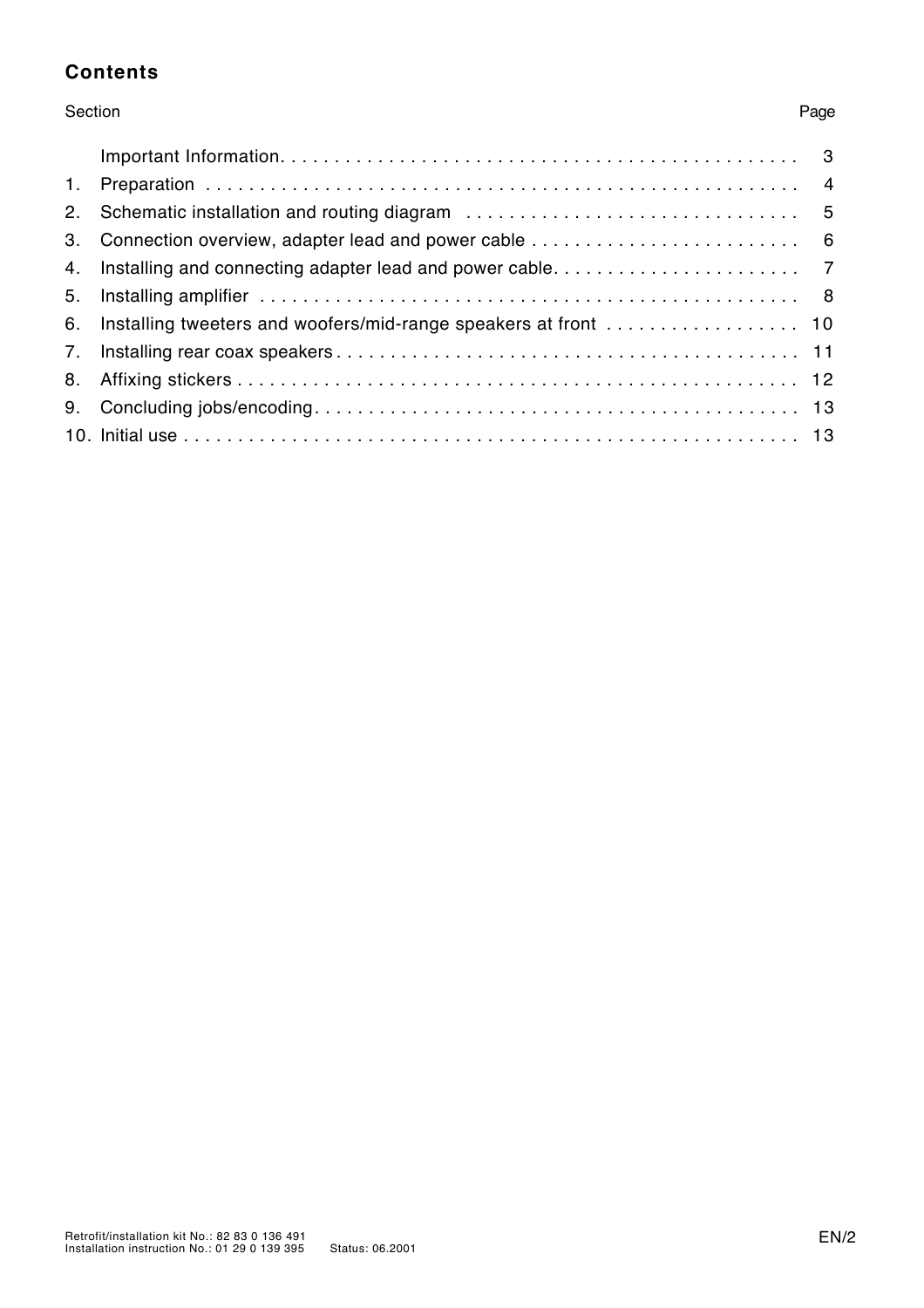#### **Important Information**

Read out the defect code memories before disconnecting the battery and on completion of assembly.

It is possible that the connections and/or pin assignments change during the course of further development. For this reason, the currently valid ETM (Electrical Troubleshooting Manual) must always be used for installation purposes.

Jumpers, double crimp connections or parallel connections will be required if the specified pin chambers are occupied.

Take care not to kink, bend or damage cables when installing in the vehicle as otherwise faults may occur that require extensive additional work to subsequently locate them. The costs incurred will not be reimbursed!

All wiring harnesses and lines are to be fitted and secured such that they are not bent, cannot sag, chafe or be pinched.

Tie back excessive length of wiring harnesses and lines and use cable straps to secure at suitable positions.

Ensure the wiring cannot snag.

Item numbers refer only to the overviews or to the texts next to the corresponding figure.

#### **Subject to technical modifications.**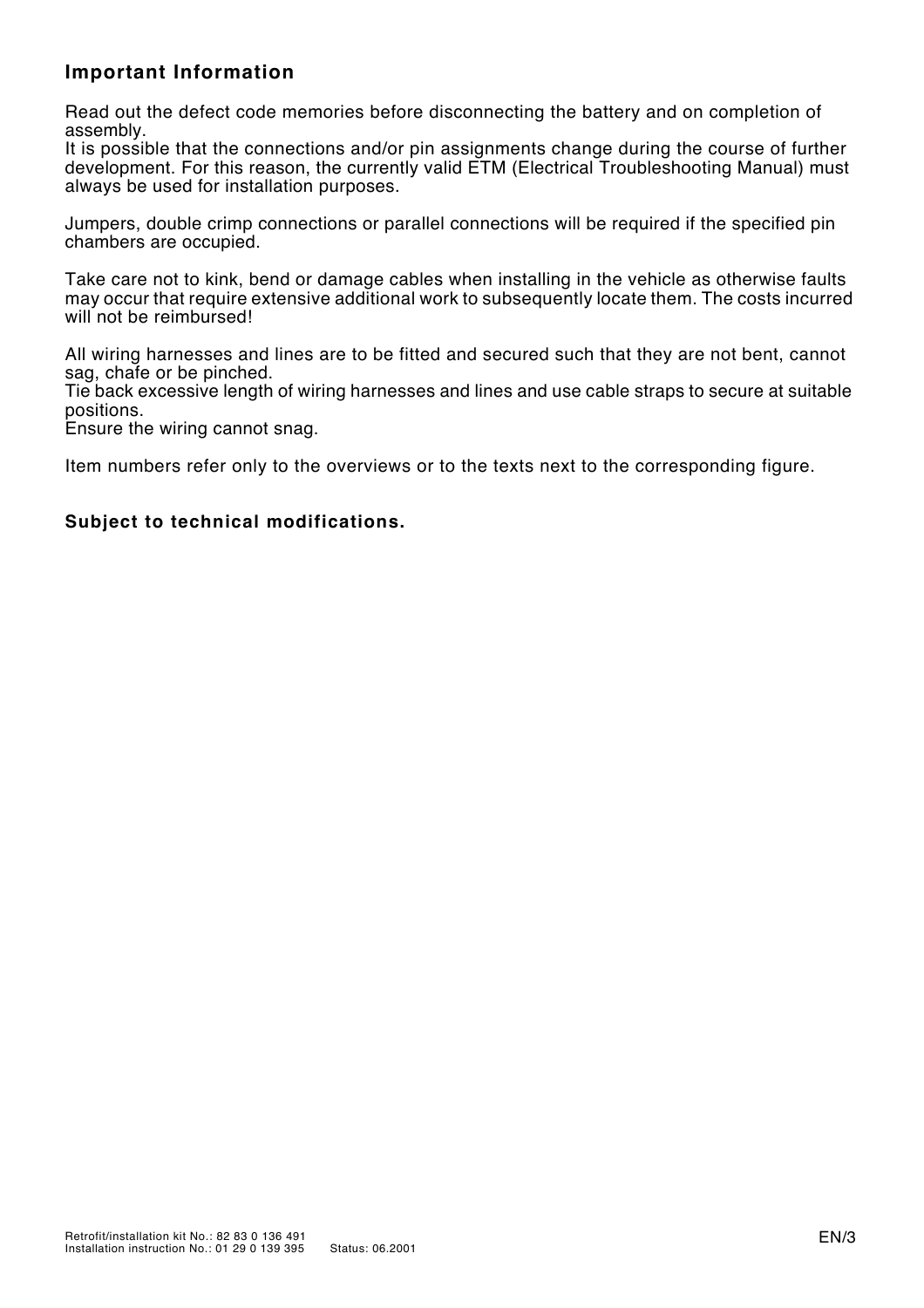# **1. Preparation**

| Carry out quick test                                                      |  |  |  |  |  |  |
|---------------------------------------------------------------------------|--|--|--|--|--|--|
| Disconnect negative terminal of battery                                   |  |  |  |  |  |  |
|                                                                           |  |  |  |  |  |  |
| The following components must be disassembled or re-<br>moved beforehand: |  |  |  |  |  |  |
| Battery with battery box                                                  |  |  |  |  |  |  |
| Instrument cluster                                                        |  |  |  |  |  |  |
| Radio                                                                     |  |  |  |  |  |  |
| Front left door trim panel                                                |  |  |  |  |  |  |
| Front right door trim panel                                               |  |  |  |  |  |  |
| Remove woofers/mid-range speakers in front doors<br>(no longer required)  |  |  |  |  |  |  |
| Release rear left side trim panel in front area                           |  |  |  |  |  |  |
| Release rear right side trim panel in front area                          |  |  |  |  |  |  |
| Remove speakers in rear side sections (no longer required)                |  |  |  |  |  |  |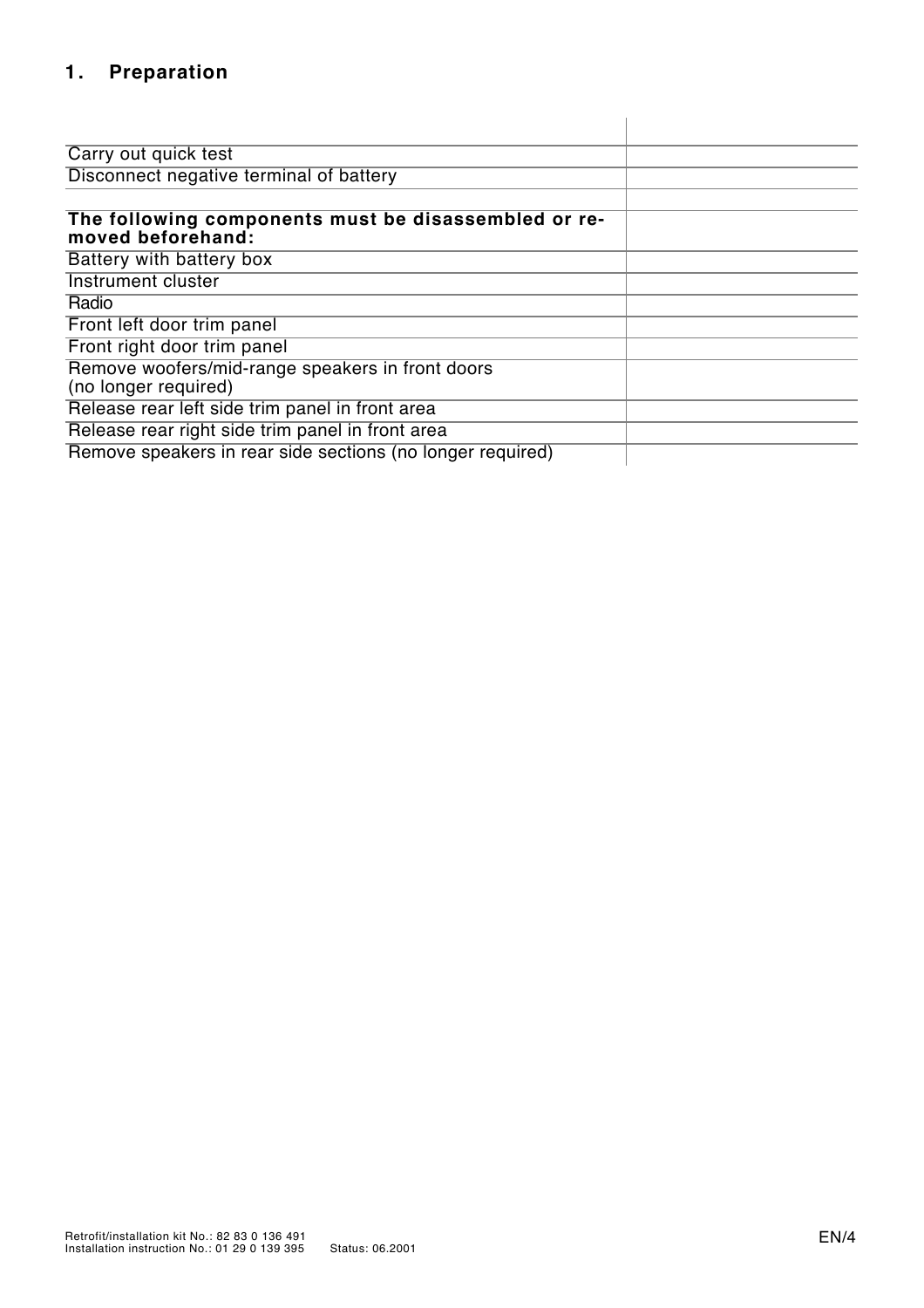#### **2. Schematic installation and routing diagram**



R50 0002 M

#### **Key**

- 0 **Amplifier**
- 2 Fuse (20 A)
- 3 Power cable with fuse holder at B+ (see B2 on Page 6)
- 4 Adapter lead
- 5 Woofer/mid-range speaker
- 6 Tweeter
- 7 Coax speaker
- Car radio connector
- 9 Connector for standard wiring harness
- 10 Vehicle ground connection (see A3 on Page 6)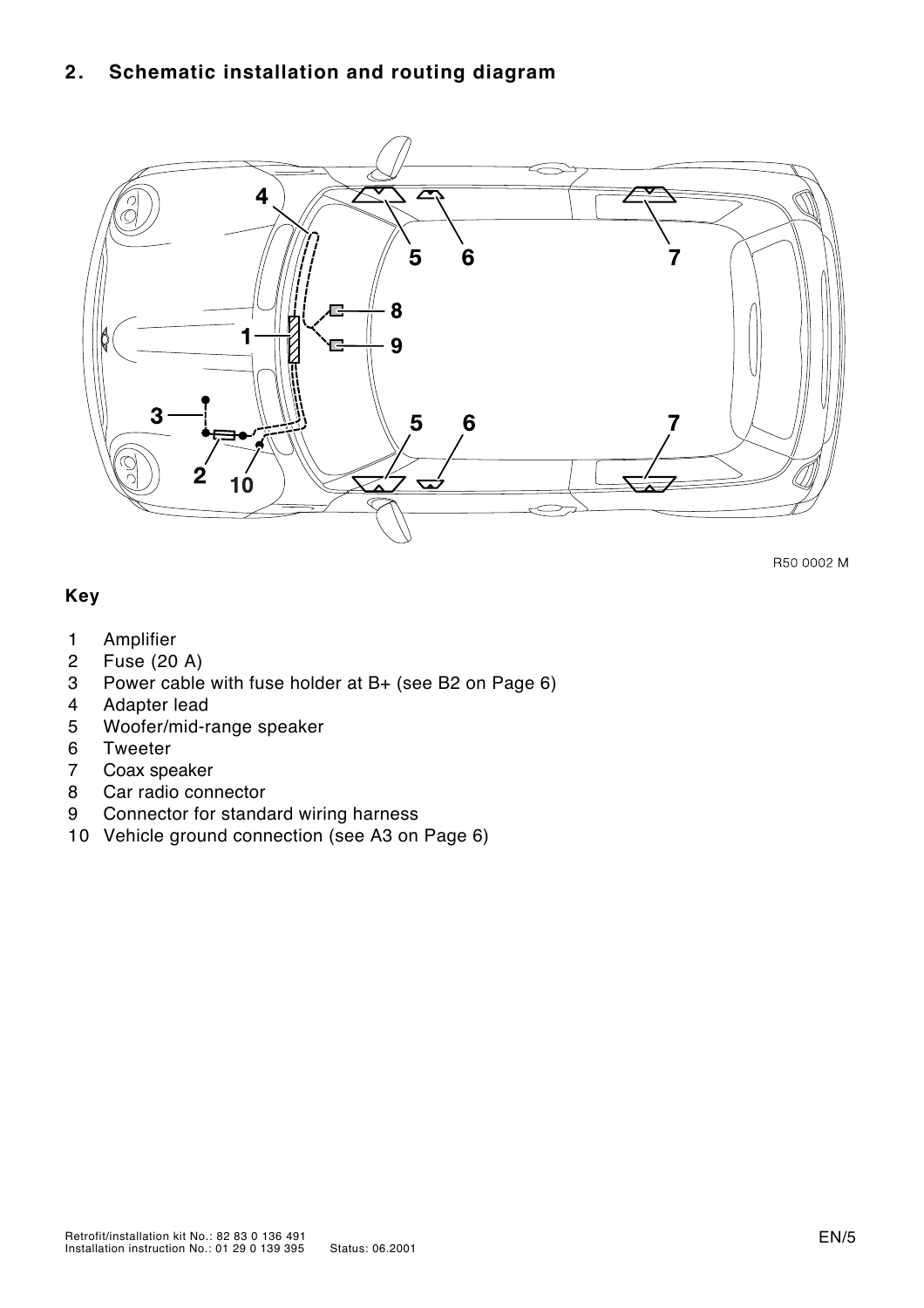## **3. Connection overview, adapter leads and power cables**



| Item           | <b>Description</b>           | Signal         | Wire<br>colour/<br>cross<br>section | <b>Connection location in vehicle</b>                                                     | Designation/<br>plug-in slot |
|----------------|------------------------------|----------------|-------------------------------------|-------------------------------------------------------------------------------------------|------------------------------|
| A              | Adapter lead                 |                |                                     | ---                                                                                       | ---                          |
| A1             | 17-pin pin housing           |                |                                     | 17-pin radio plug connector X2519<br>on vehicle wiring harness                            | $X2^*$                       |
| A2             | 17-pin socket housing        | $- - -$        | $- - -$                             | radio in instrument panel                                                                 | X2519                        |
| A <sub>3</sub> | Cable shoe 6 mm              | Ground         | brown/<br>$4 \text{ mm}^2$          | ground terminal point, splashboard<br>in engine compartment                               |                              |
| A4             | 25-pin socket housing        | ---            | $--$                                | amplifier                                                                                 | $X1^*$                       |
| A <sub>5</sub> | Stranded wire                |                | red/4 $mm2$                         | cut to length, crimp on supplied flat-<br>pin terminal A6 and plug into fuse<br>holder B1 |                              |
| A6             | Flat-pin terminal            | ---            | $--$                                | crimp on branch A5                                                                        | $---$                        |
| B              | Power cable                  | $--$           | ---                                 | ---                                                                                       | ---                          |
| <b>B1</b>      | Fuse holder with fuse (20 A) | ---            | ---                                 | secure in battery box                                                                     | ---                          |
| <b>B2</b>      | Cable shoe 6 mm              | Terminal<br>30 | red/4 $mm2$                         | battery positive terminal                                                                 |                              |

The X-designations marked with \* apply to this overview only and do not refer to the general service documentation.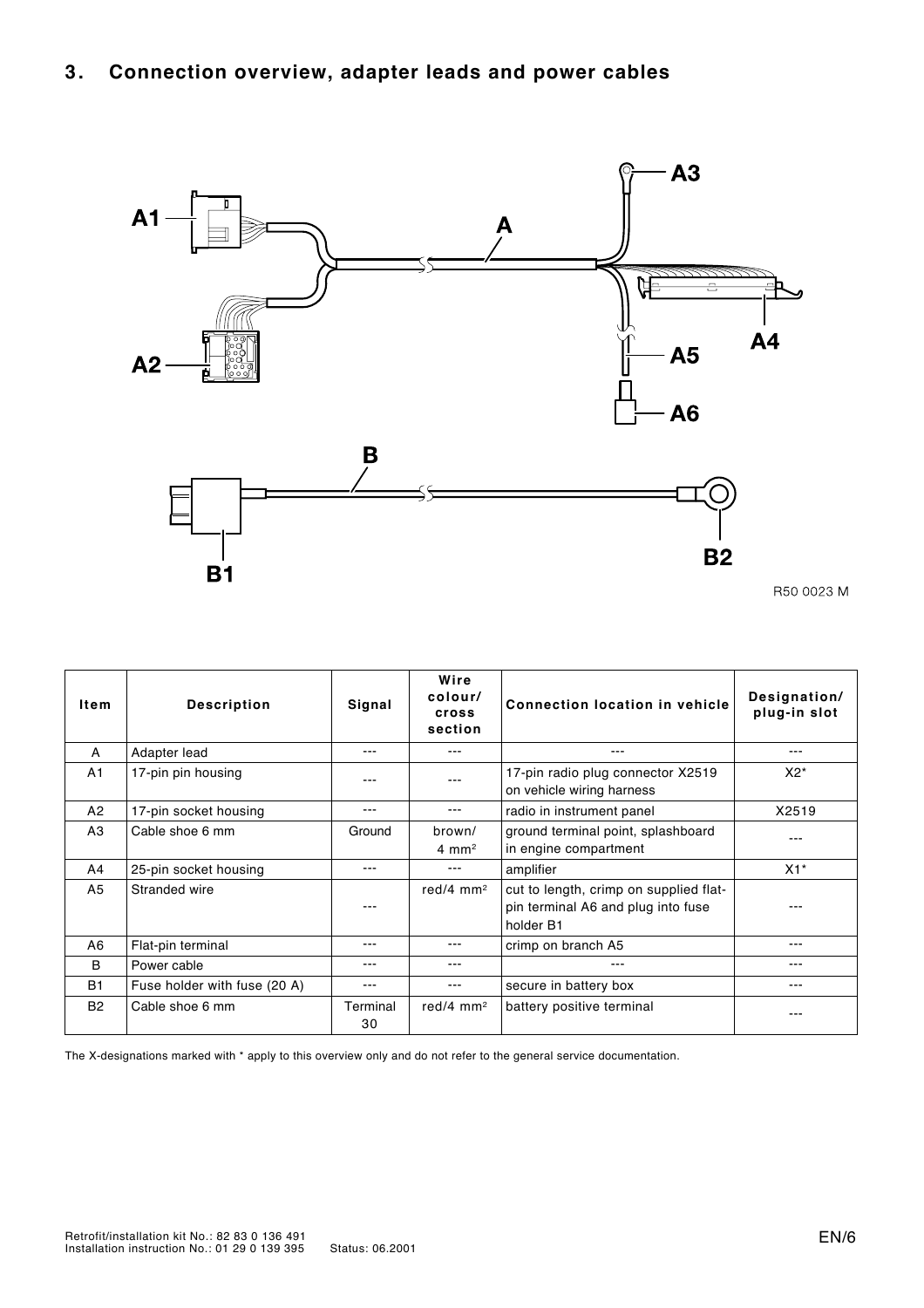#### **4. Installing and connecting adapter lead and power cable**



As illustrated, install adapter lead **A** as follows: Route branch **A1** and **A2** to installation location of radio.

Route branch **A4** to place of installation of instrument cluster.

Route branch **A3** and **A5** through rubber grommet (1) into engine compartment and use sealing compound to seal off rubber grommet (1) from engine side.

Fit excess length of wiring harness (2) under instrument panel in passenger footwell and secure in a suitable position with a cable strap.

 $\triangleright$ Plug connector **X9345** is to be connected to branch **A1** on vehicles equipped with a CD changer.  $\triangleleft$ 

Connect black 17-pin radio plug connector **X2519** (a) to branch **A1**, black 17-pin pin housing of adapter lead **A**.

Connect branch **A2**, black 17-pin socket housing, of adapter lead **A** to the radio.

Route branch **A3**, brown wire, of adapter lead **A** to ground terminal point (a) in the engine compartment and connect by means of adapter element (1).

 $\triangleright$ Reinstall battery box and battery.  $\triangleleft$ 

Route branch **A5**, red wire, of adapter lead **A** to connection location and cut to length. Crimp flatpin terminal **A6** onto branch **A5** and connect to fuse holder **B1** of power cable **B**. Use cable strap to fix fuse holder **B1** in a suitable position in the battery box.

Connect branch **B2**, red wire, of power cable **B** to positive terminal of battery (a).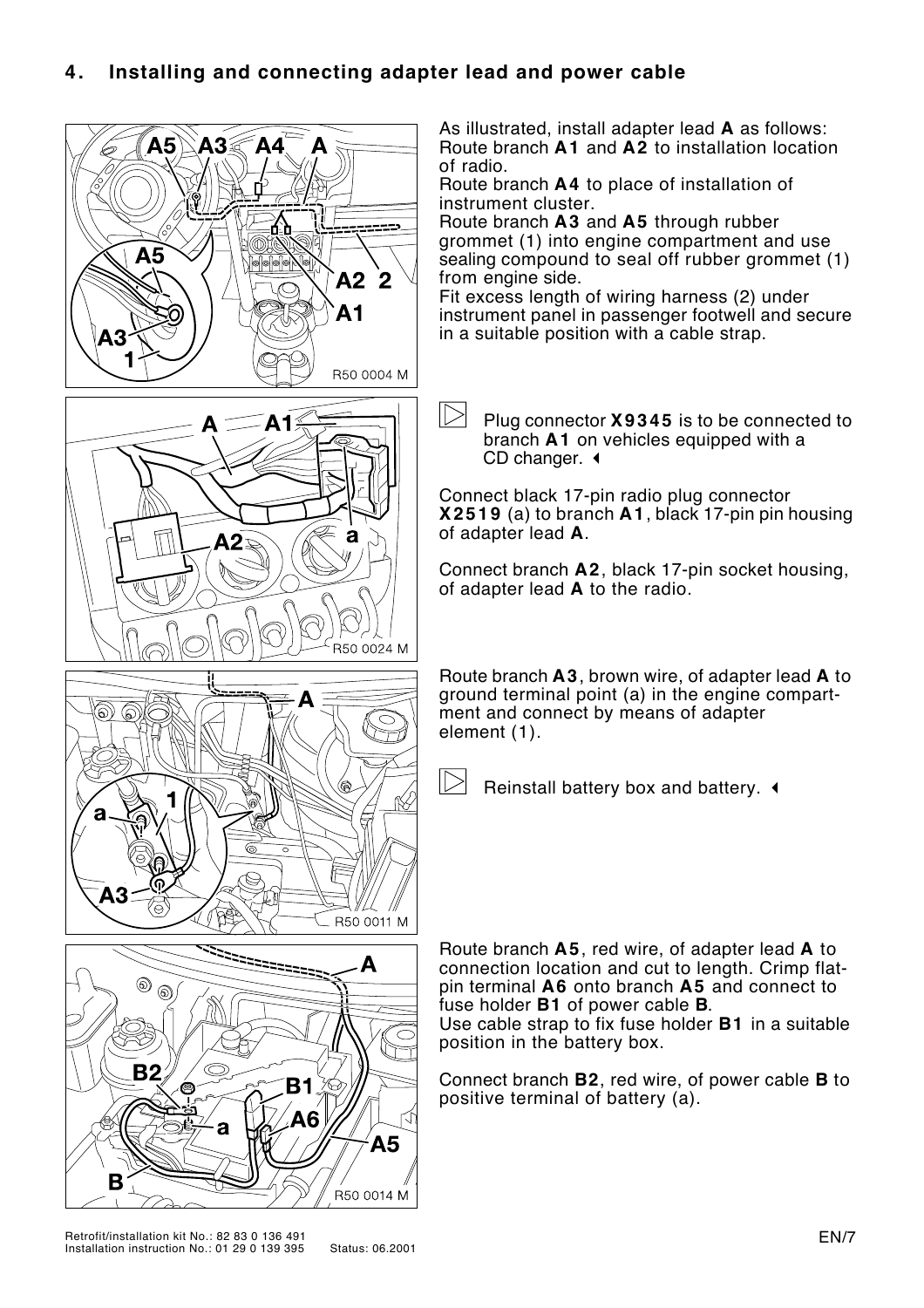

Unscrew Torx screws (1).

Remove connector (2), white 18-pin connector housing, together with retaining fixture from carrier (5).

Remove sticker (3) and clean adhesion point with spirits.

 $\triangleright$ Cut out mounting bracket for controls (4) in marked area (arrows)! <

Disconnect connector (2), white 18-pin connector housing, and route behind strut (1). Reconnect plug connection and use cable strap to secure connector (2) in a suitable position.

Firmly secure amplifier mounting bracket (3) with three fillister head self-tapping screws (2) 3.5 x 9.5 as illustrated on amplifier (1). Remove protective film from adhesive strip (4).

Attach branch **A4**, 25-pin socket housing, of adapter lead **A** to connector strip (a) and, using a slotted screwdriver (b), press in the direction indicated by the arrow until it can be heard to engage in the amplifier housing.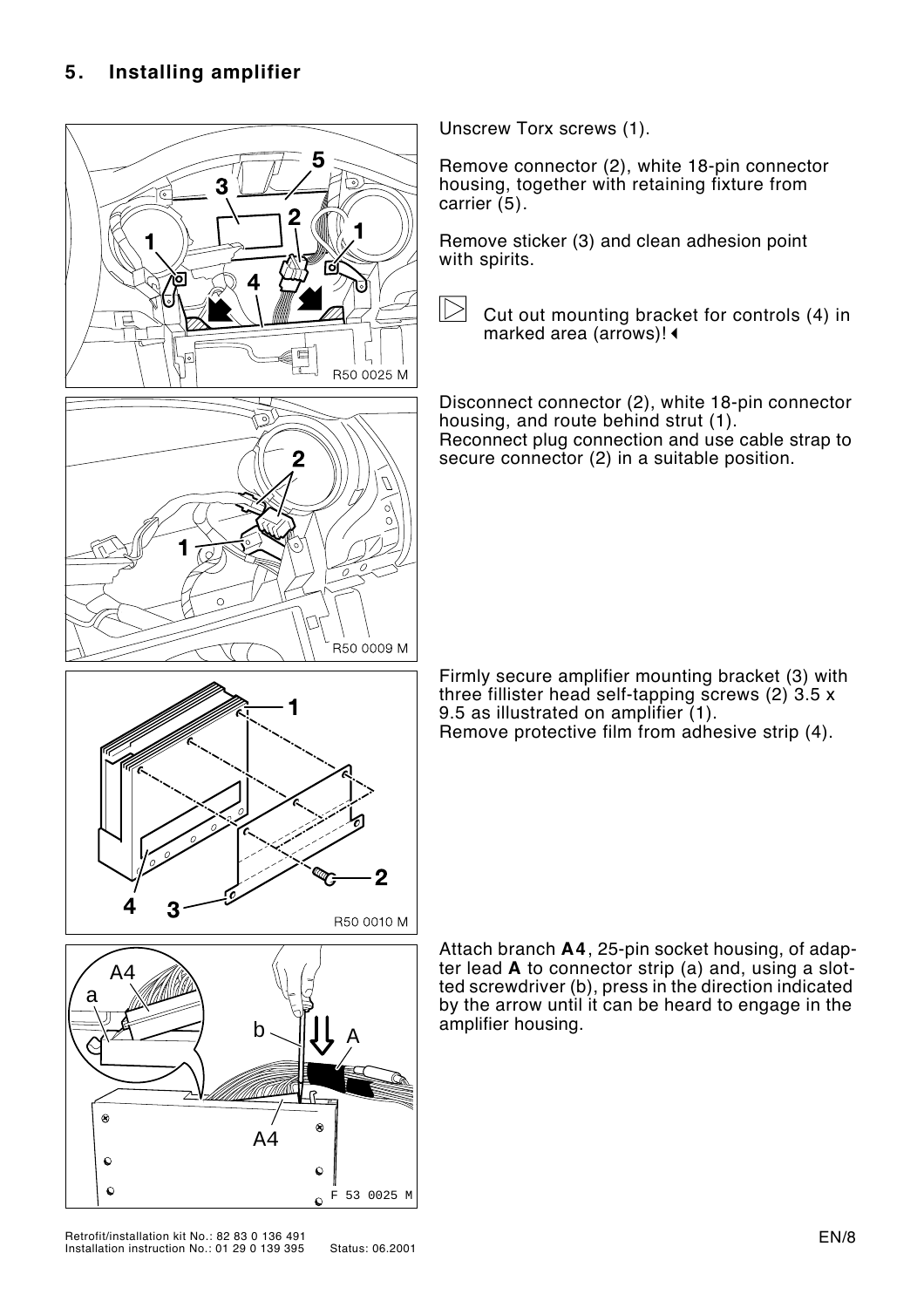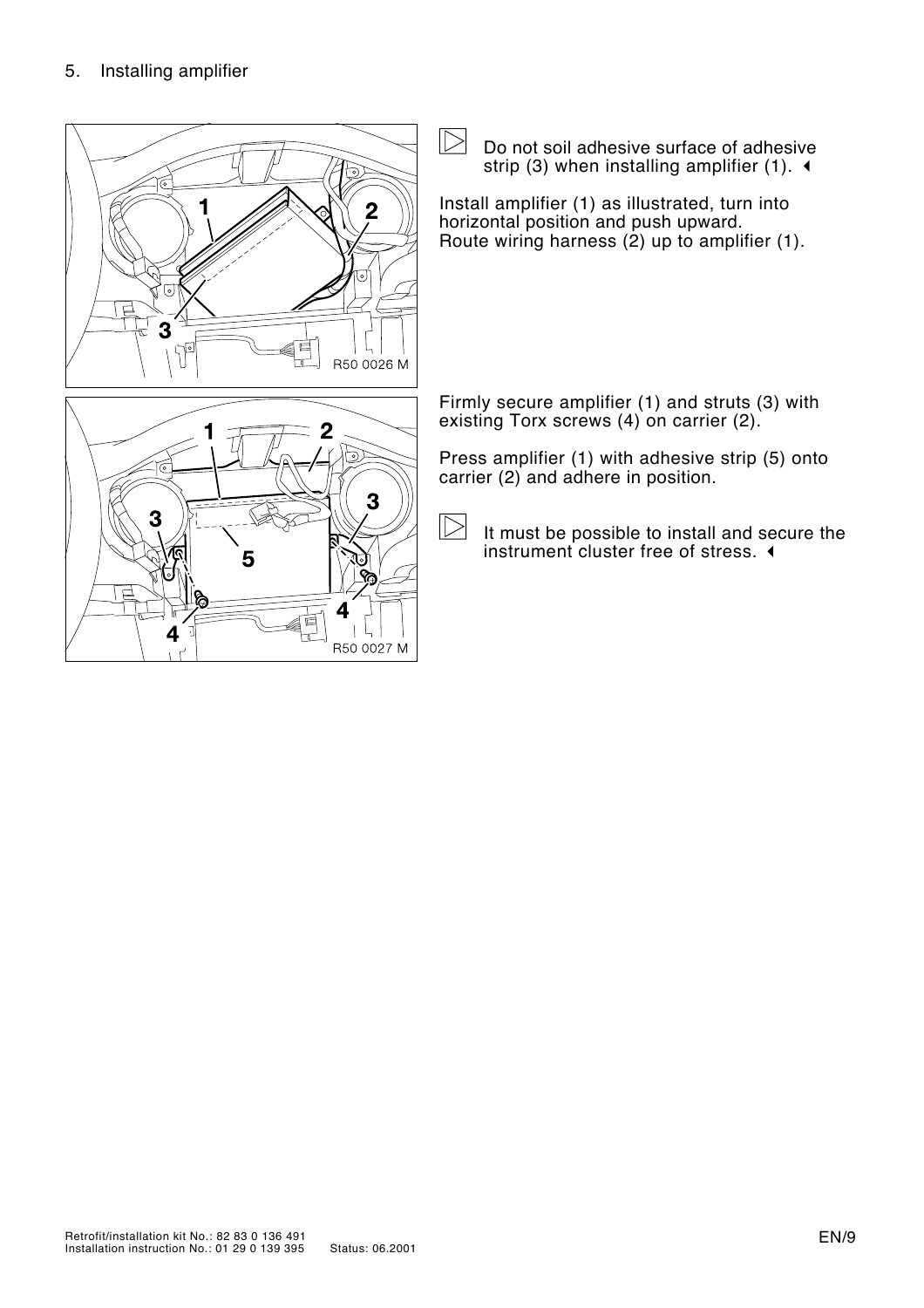#### **6. Installing tweeters and woofers/mid-range speakers at front**

 $\triangleright$ The figures show the working steps on the ब्ब left-hand side of the vehicle. The same procedure is to be followed analogously on the right-hand side of the vehicle.  $\triangleleft$ Δ Unclip standard tweeter (1) from mounting bracket (2) and unplug connector (3) (standard tweeter is no longer required). Remove screw (5) and release screw (4). 5 R50 0015 M Fit tweeter (1) in mounting bracket (2) and firmly  $\overline{2}$ tighten with  $s$  crew  $(5)$ . ब्ब Connect plug connector (3) to tweeter (1). 4  $\epsilon$ 5 Firmly tighten screw (4).  $\cup$ Secure wiring harness (6) in position with  $\circ$ adhesive tape. 3 6 (ノ) R50 0016 M 0 Connect plug connector (2) to woofer/ mid-range speaker (1).  $\odot$ Firmly secure woofer/mid-range speaker (1) with existing screws (3).  $\triangleright$ Before fitting the door trim panel, remove the foam seal of the standard speaker on the inside of the door trim panel.  $\triangleleft$ ТГ U) R50 0017 M

0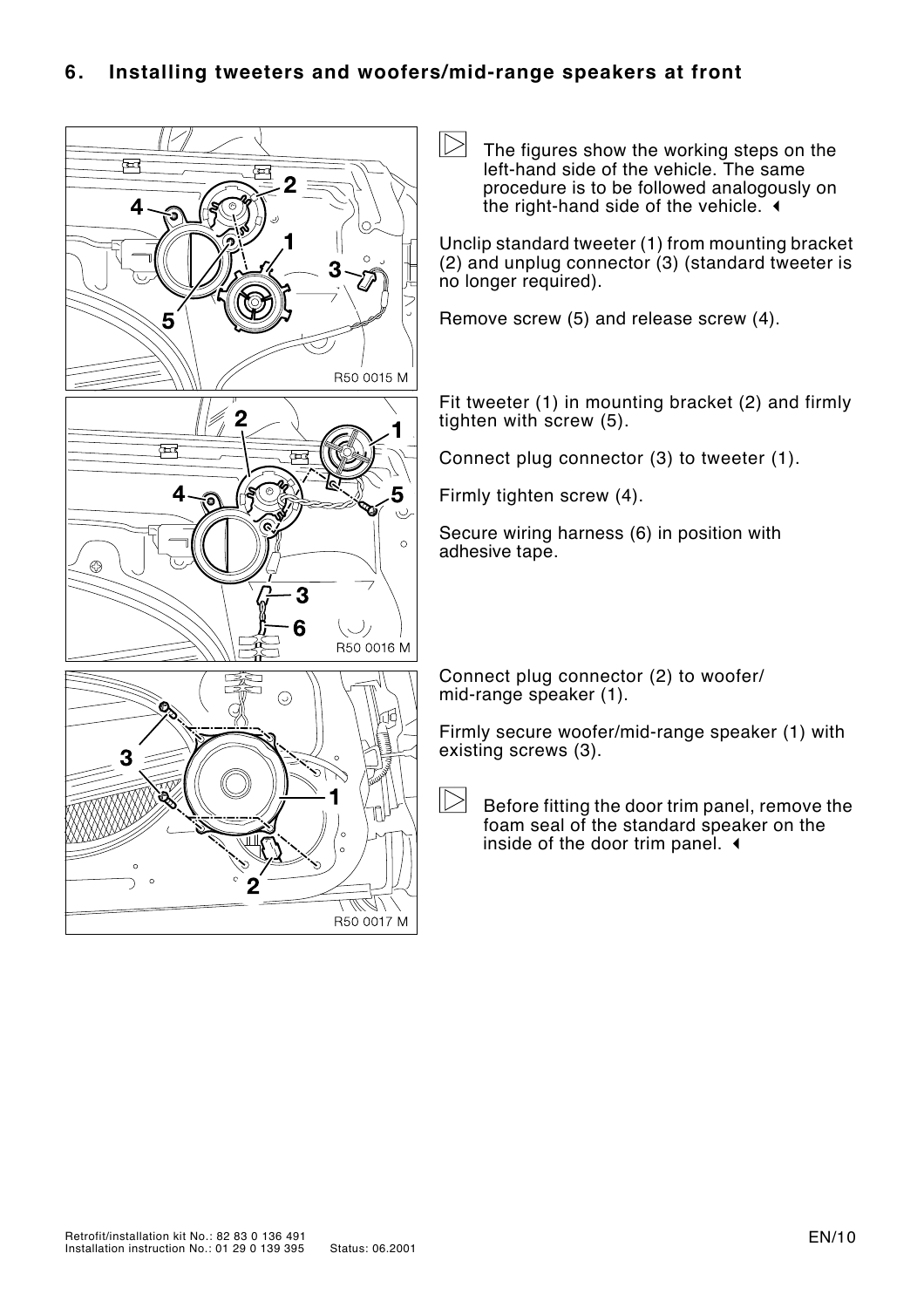

 $\triangleright$ The figure shows the working steps on the left-hand side of the vehicle. The same procedure is to be followed analogously on the right-hand side of the vehicle.  $\triangleleft$ 

Connect plug connector (3) to coax speaker (1).

Firmly tighten coax speaker (1) with existing screws (2).

Adhere foam seal (1) onto coax speaker (2) as illustrated.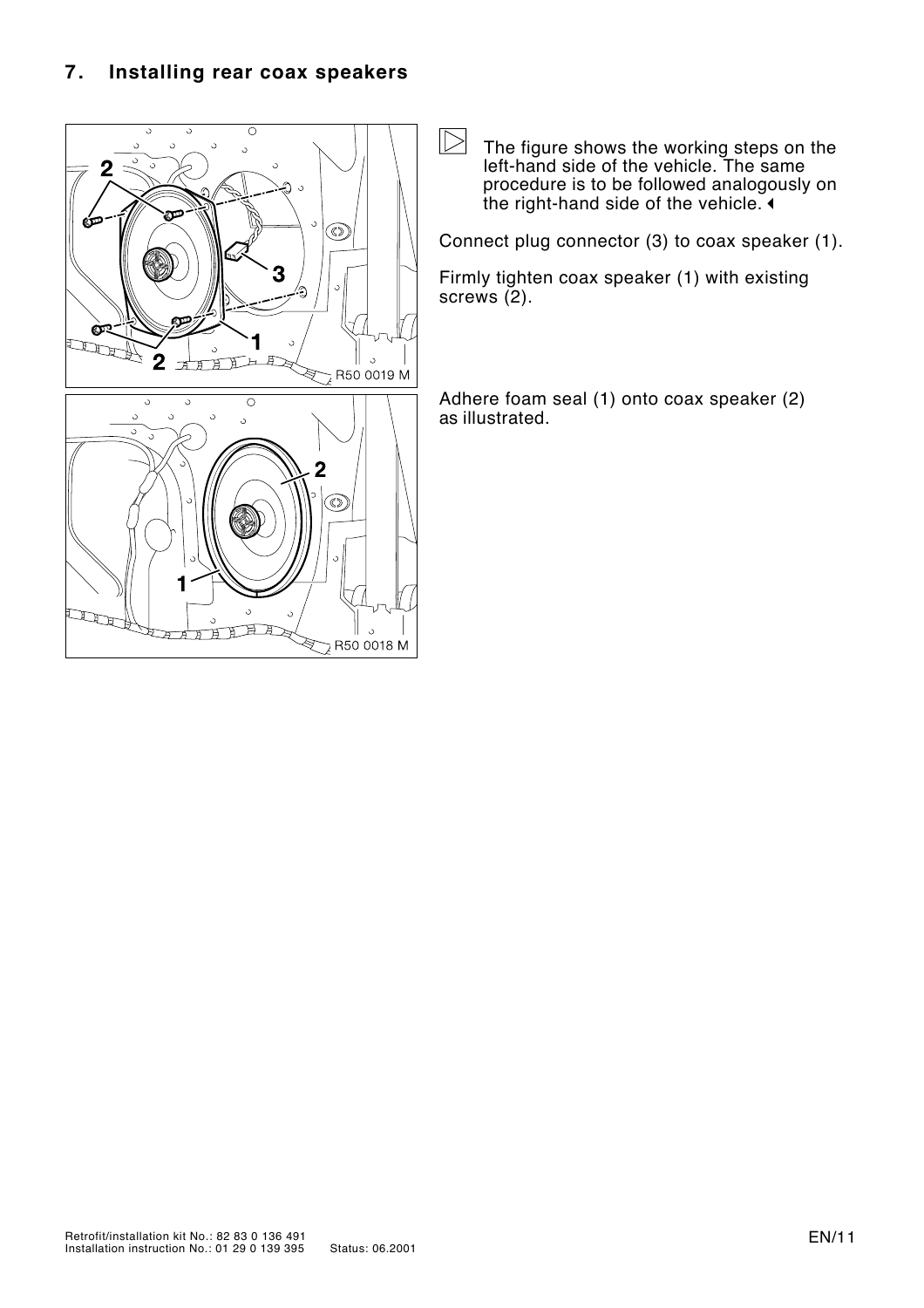#### **8. Affixing stickers**

Install front left and right door trim panels. Install rear left and right side trim panels.  $\triangleleft$ 

It is important to precisely observe the following **procedure for affixing the stickers** to ensure they remain adhered permanently.

- 1. The speaker covers must be dry, clean, free of dust and grease. The temperature during the adhesion process must be at least 15 ˚C.
- 2. Clean the surfaces to be adhered with spirits.
- 3. Allow cleaned surfaces to air for approx. 15 minutes.
- 4. Remove protective film from the stickers and affix the stickers as illustrated below.
- 5. The stickers achieve their maximum adhesion force after approx. 48 hours.



Adhere stickers positioned horizontally and in the centre of the front speaker covers.

Adhere stickers positioned horizontally and approx. 86 mm (a) from the bottom edge of the rear speaker covers.